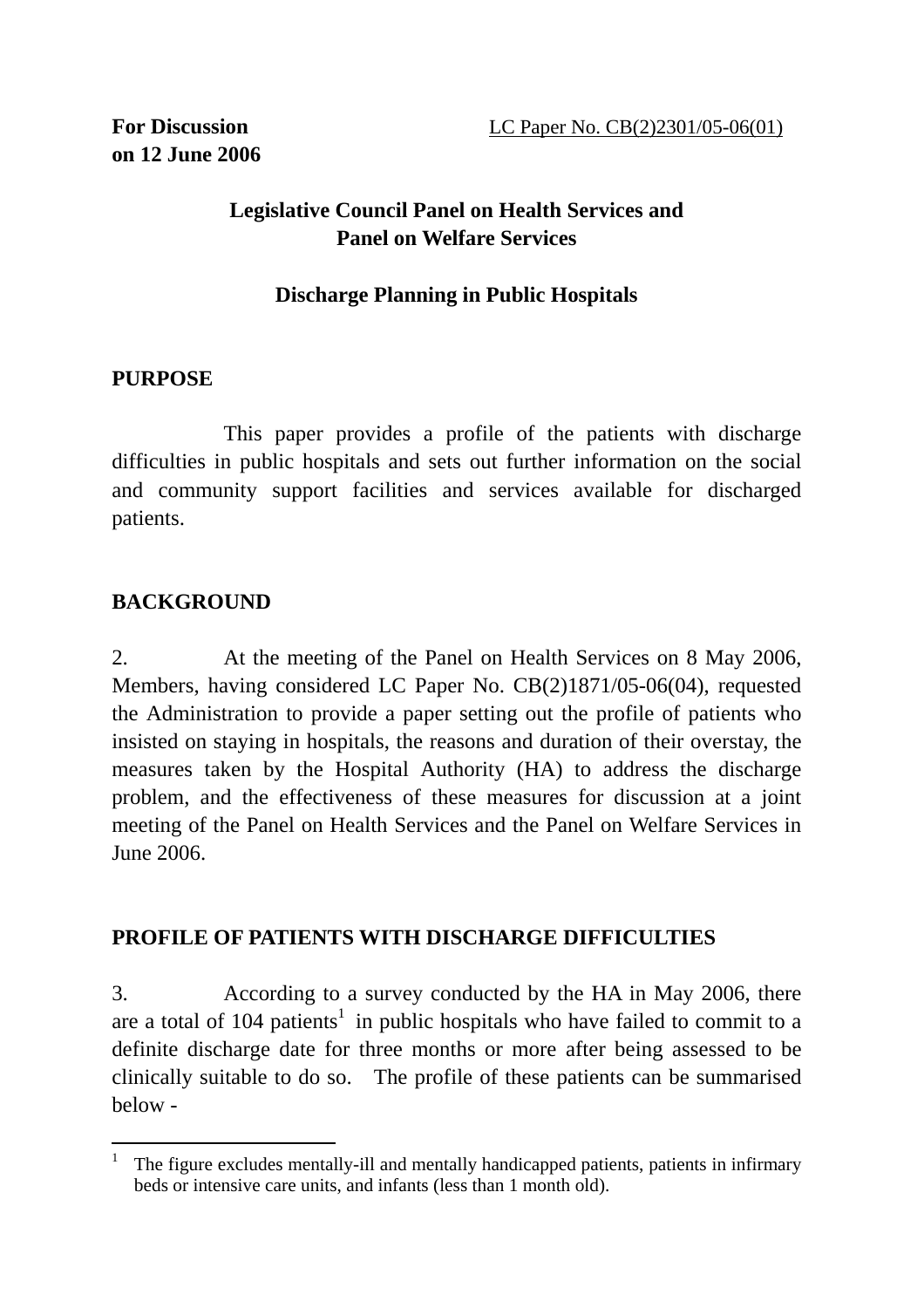| Age          | <b>Condition</b>            |                                    | <b>No of CSSA</b>                               |
|--------------|-----------------------------|------------------------------------|-------------------------------------------------|
|              | (a) Need some<br>assistance | (b) Completely<br><b>Dependent</b> | <b>Recipients</b><br>amongst<br>$(a)$ and $(b)$ |
| Below 60     | 24                          | 35                                 | 19                                              |
| 60 and above | 24                          | 21                                 |                                                 |
| Total        | 48                          | 56                                 |                                                 |

4. The HA has also requested individual hospitals to provide information on the reasons of the relevant patients' discharge difficulties in the survey. These reasons are not mutually exclusive. In some cases, more than one reason is applicable to the same patient. The results are summarised in the table below.

|    | <b>Reason of Discharge Difficulty</b>                                                                                                                                                        | <b>Number of Patients</b> |
|----|----------------------------------------------------------------------------------------------------------------------------------------------------------------------------------------------|---------------------------|
| 1. | Patients or family members perceive the medical<br>illness of the patients differently from the clinical<br>assessments                                                                      | 53                        |
| 2. | Concern of the family members or patients in<br>continuation of self care at home                                                                                                            | 35                        |
| 3. | Financial or other considerations (e.g. awaiting<br>placement in community or residential facilities,<br>pending guardianship application, awaiting home<br>modification or re-housing, etc) | 52                        |
|    | Not satisfied with social support after discharge                                                                                                                                            |                           |

## **SUPPORT SERVICES FOR DISCHARGED PATIENTS**

5. To facilitate the discharge of patients from public hospitals, the HA works closely with relevant parties (e.g. the Social Welfare Department (SWD) and non-governmental organisations (NGOs)) in arranging for the appropriate support and assistance for patients after their discharge.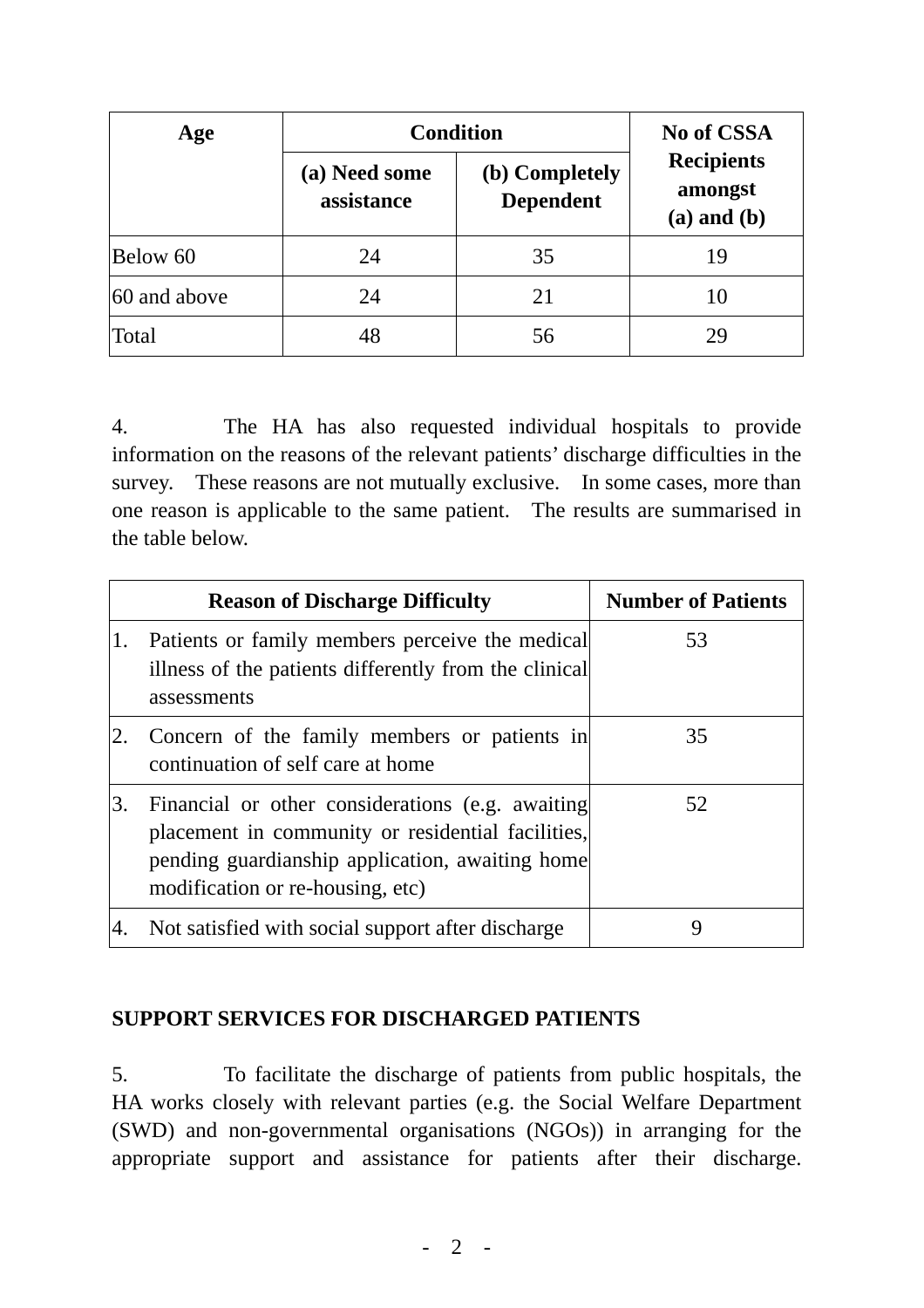Depending on the specific situation and needs of the patients, various types of social support services are available to assist their reintegration into the community. These include emergency placements, community support services, day care centres, respite services and carers' support, and residential services.

#### Emergency placement and temporary residential care

6. Elderly patients who are not able to receive proper care at home immediately upon discharge from hospitals may apply for emergency placement in subvented residential care homes for the elderly (RCHEs) or nursing homes. Currently there are 76 designated emergency places in 26 subvented homes. The duration of stay for emergency placement will normally be three months, but can be extended on a need basis. Emergency placement is free of charge for the first three months of stay. Elders who have financial difficulties may apply for CSSA or other charitable funds to cover the charges for the subsequent period of stay if necessary.

7. For patients with disability, temporary residential care is available for destitute and homeless adults with disabilities at the age of 15 and above to prevent them from exposure to risks due to the lack of immediate care and shelter. Temporary accommodation is also available for eligible disabled children and juveniles between the age of 8 and 18, who are in need of temporary care and protection.

#### Community Support Services

8. We encourage and facilitate elders to live at their domestic homes as far as possible, with recourse to subsidised community care and support services. In appropriate cases, public hospital staff would arrange elderly patients to undergo the Standardised Care Needs Assessment before their discharge. Those assessed to have long-term care (LTC) needs may receive non-means tested subsidised home-based community care services comprising a package of services including meals delivery, household cleaning, escort services, personal care, special nursing care and rehabilitation exercise. At present, 60 Integrated Home Care Services (IHCS) Teams (these cases are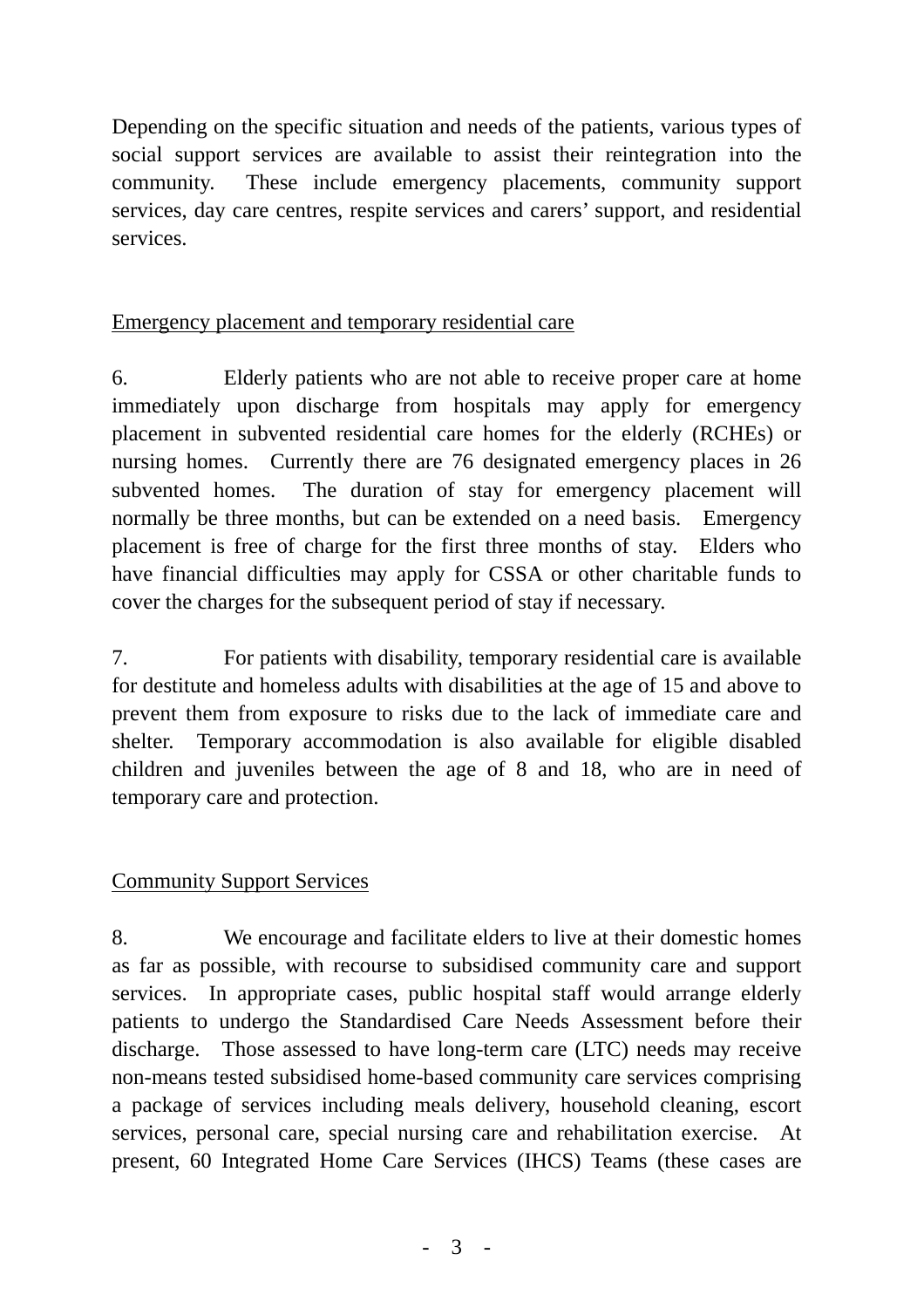known as (IHCS (Frail Cases)) and 18 Enhanced Home and Community Care Services Teams are providing this type of services. There is currently no waiting list for such services. In urgent cases, the necessary services can be made available within one working day upon SWD's referral of the case to the NGOs. More than 3 000 frail elders are using the services. About 64% of them are paying the lowest rate on the charging scale.

9. Elderly patients with no LTC needs but requiring assistance in daily living at home after being discharged from hospitals may receive non-means tested subsidised meals delivery, household cleaning and escort services, which are targeted at elders in general. The service is also available to disabled persons, and individuals and families with social need. At present, there are 60 IHCS Teams operated by subvented NGOs which provide these services (known as IHCS (Ordinary Cases)), with about 18 000 users (including elders, disabled persons, and individuals and families with social need). About 74% of them are paying the lowest rate on the charging scale. Users with urgent needs will be provided with services imminently.

10. The projected government expenditure in 2006/07 on home-based and centre-based community care and support services for frail and non-frail elders (not including the expenditure on elderly centres) is estimated to be around \$667 million.

11. Similarly, a wide range of community care, training and support services are available to discharged patients with disabilities, with the view to supporting and enabling their continuous living and integration in the community. These services include home-based training and support service, home care service, holiday care service, community rehabilitation network, training and activity centre, community mental health link and community mental health care services. In addition to providing training, care and support, these programmes also seek to facilitate the establishment of support networks, promote self-help and social networking amongst people with disabilities, and empower and provide relief for their carers and family members. There is currently no waiting time for all of the above community support services. The projected Government expenditure on the above community support services as well as day care for people with disabilities in 2006-07 is estimated to be \$124 million, for the provision of a total of 17 593 relevant places and 209 426 training/service hours.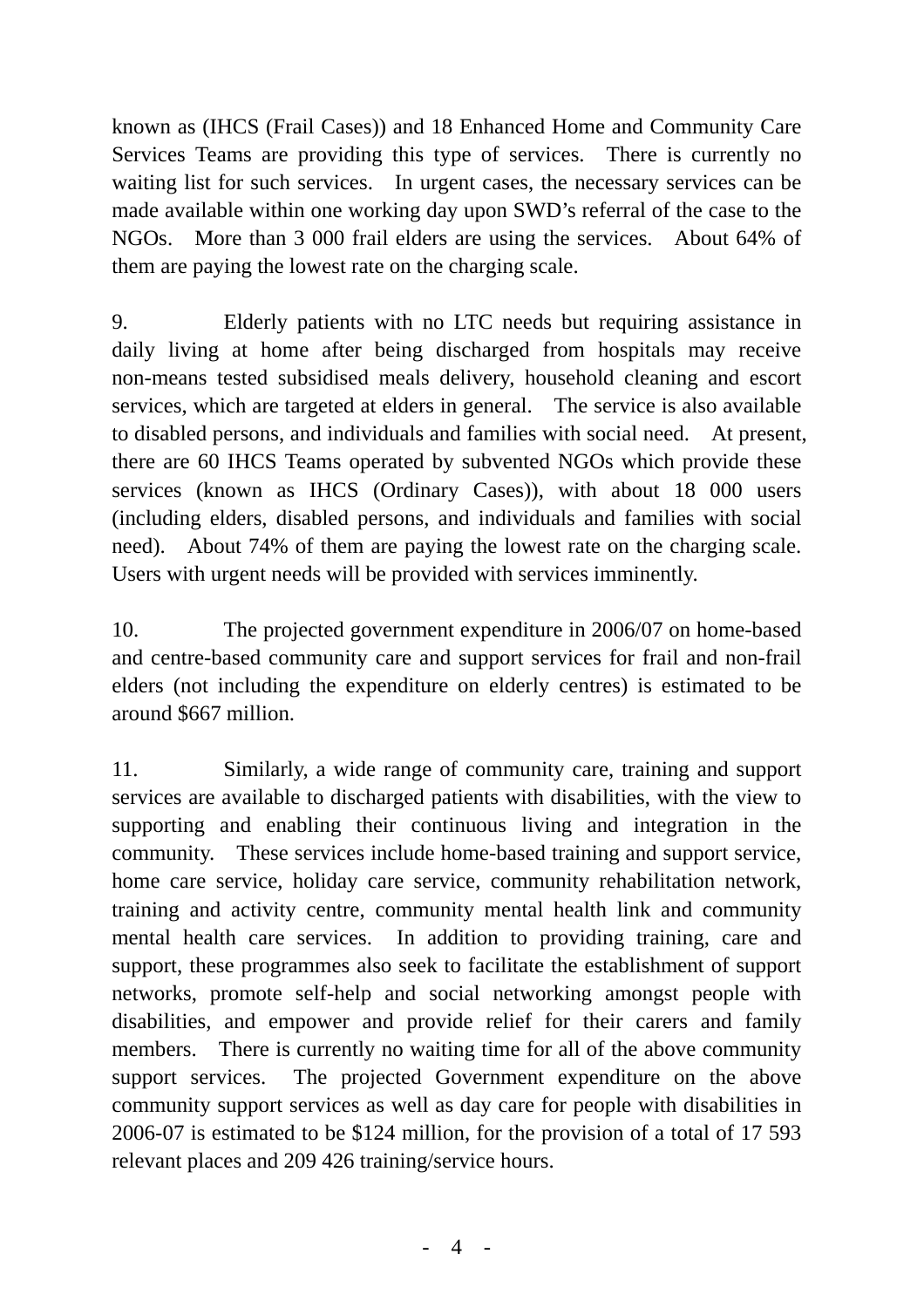### Day Care Centres

12. Discharged elderly patients assessed to have LTC needs may also receive subsidised day care services at Day Care Centres/Units for the Elderly (D/Es/DCUs). Currently, there are 50 subsidised day care centres/units for the elderly, providing 1 955 subsidized day care places for frail elders. Day care services are also available to severely disabled persons for enhancing their opportunity to continue living in the community.

## Respite Services and Carers' Support

13. Elderly discharged patients living at home and requiring care during the absence of their carers (e.g. carers taking a break) may receive respite care at subsidised RCHEs (for those staying overnight) or at D/Es/DCUs (for those not staying overnight). Both are heavily subsidised by the Government, though the users are required to pay a small daily fee. In addition, more than 150 District Elderly Community Centres and Neighbourhood Elderly Centres are providing a wide range of support services for carers, from counselling and emotional support to the organisation of carers' groups and the loaning of rehabilitation equipment.A family-based respite service has also been made available to the carers of persons with disabilities.

#### Residential Care

14. Elderly patients discharged from hospitals, who have been assessed to have LTC needs and cannot be adequately taken care of at home, may apply for heavily subsidised residential care services. The projected government expenditure on subsidised residential care places in 2006-07 is around \$2,000 million. Elders staying in the subsidised residential care places are not subject to means-test and are only required to pay a low monthly fee at around 20% of the actual unit cost. Those who have financial difficulties can apply for CSSA to cover the monthly fees. Due to their popularity and high demand, elders wishing to take up subsidised residential care places have to wait 39 months on average, but the waiting time is about 10 months if the elders accept placement in private elderly homes participating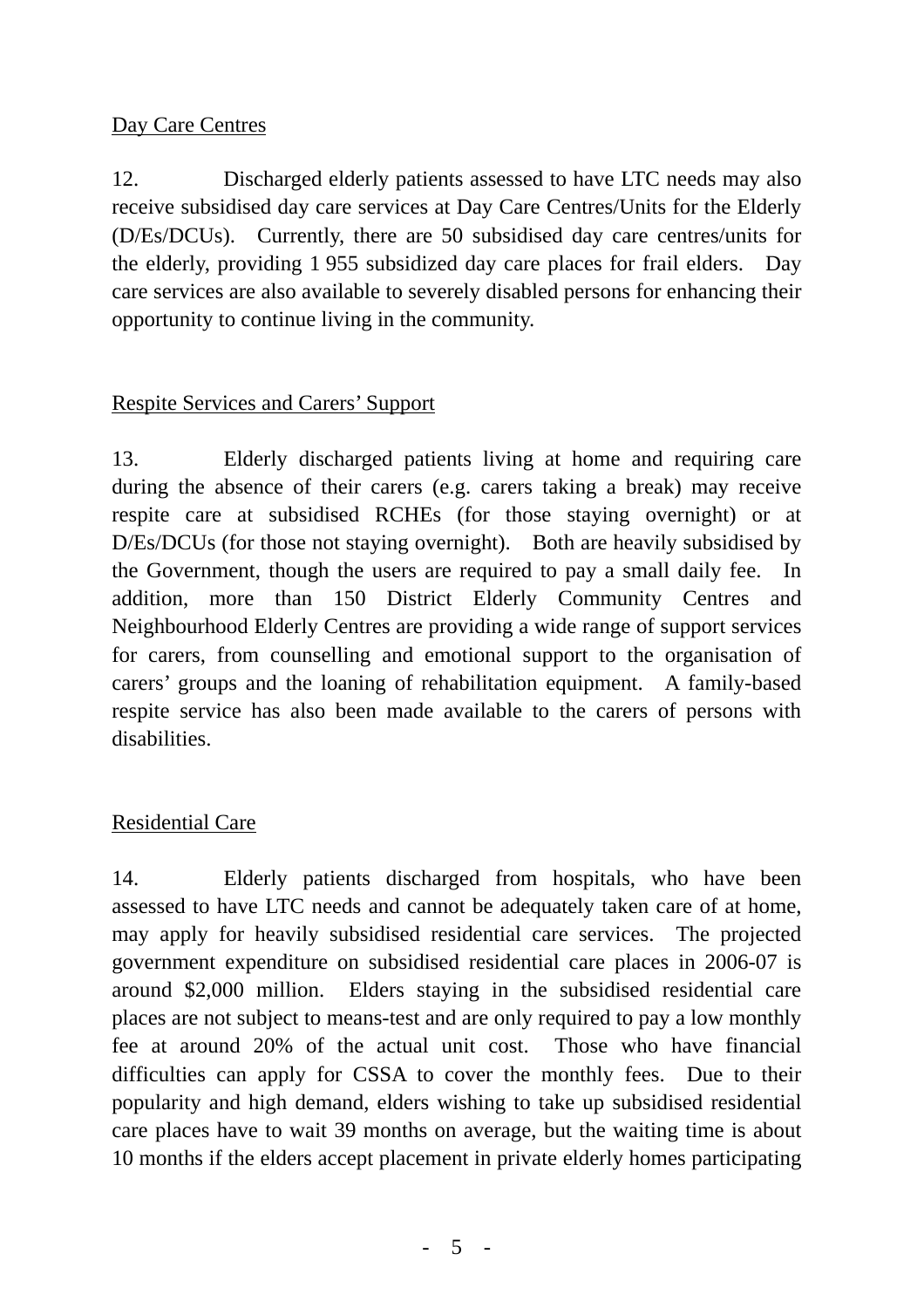in the Enhanced Bought Place Scheme. Nevertheless, elders may make use of the home-based community care services or the day care services at D/Es/DCUs mentioned in paragraphs 8 and 12 above during the waiting period. Elders with financial difficulties can also apply for CSSA to cover the monthly fees for staying in private residential homes. An elderly CSSA recipient in private RCHEs on average receives about \$5,090 per month. The amount can be as high as \$5,820.

15. The Government has increased the number of subsidised residential care places from 17 000 in 1997 to the current 26 000. Taking into account that around 22 000 elders are living in private residential homes by means of CSSA at the present moment, there are about 48 000 elders in total, or 90% of the elderly RCHE residents, who are receiving residential services with Government subsidy. The total amount of the Government's expenditure on subsidised RCHE places and CSSA payments to elders staying in both subsidised and non-subsidised RCHE places exceeds \$4,000 million.

16. Elderly patients coming from RCHEs will normally return to their respective RCHEs upon discharge from hospital. More than 70% of RCHEs are served by the Geriatric Community Assessment Teams of the HA, whereby geriatricians and nurses make regular visits, conduct medical consultation and follow-up on discharged patients. In addition, most of the RCHEs are having their own visiting doctors.

17. Discharged patients with disabilities, who are not able to take care of themselves and cannot receive adequate family care or social support, may similarly apply for heavily subsidised residential care services provided by the Government. These include hostels for severely mentally handicapped persons, hostels for moderately mentally handicapped persons, supported hostels, hostels for severely physically handicapped persons, care and attention home for severely disabled, halfway house, long stay care home as well as care and attention home for the aged blind. There are a total of 10 147 of these residential places. The projected government expenditure on these places in 2006-07 is around \$830 million. Although we have been steadily increasing the number of residential places over the years, the demand for such service has been increasing rapidly. In this regard, the Government will continue to increase the provision for residential services, while further developing the relevant community support services at the same time to enable people with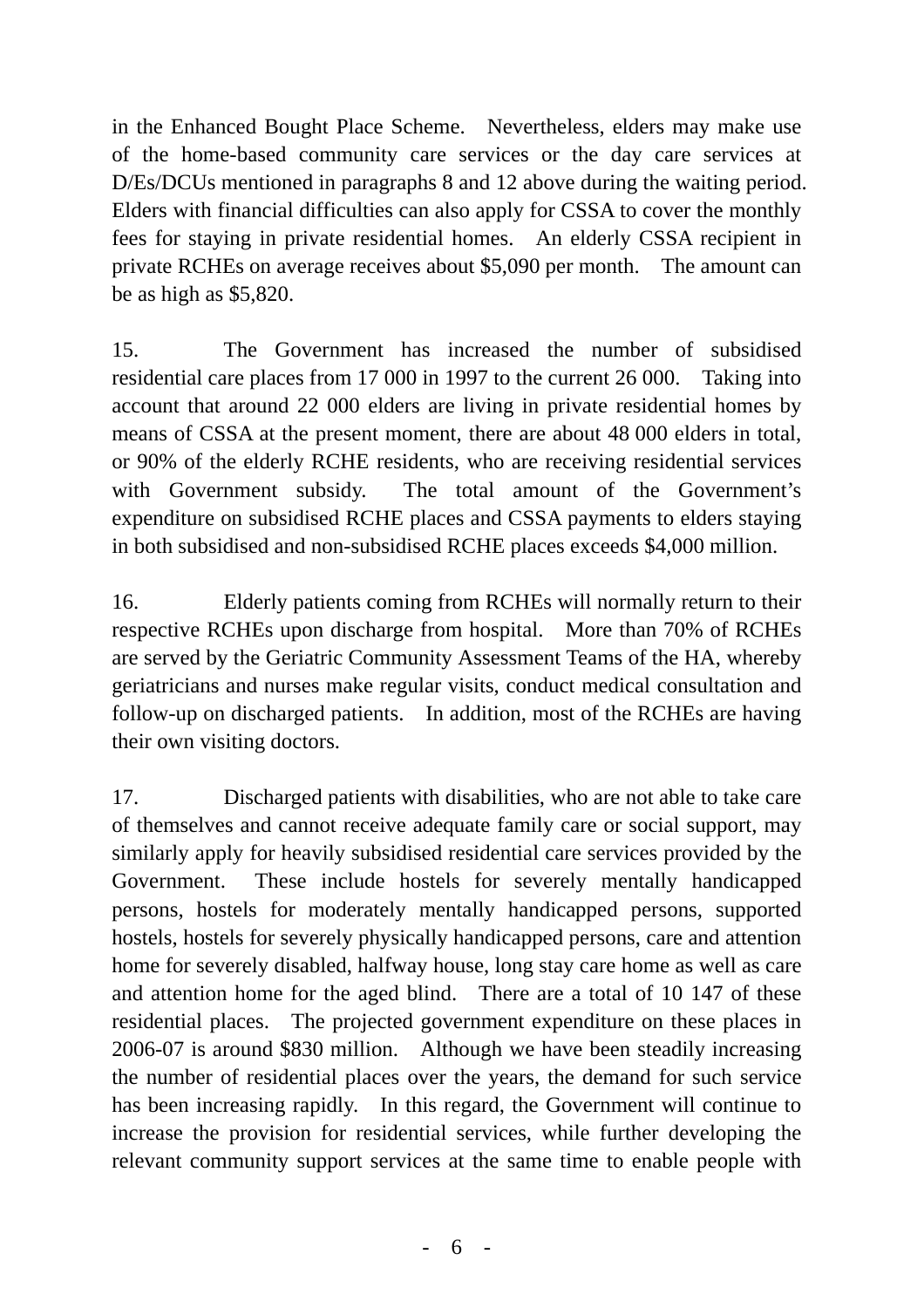disabilities to live quality lives at home or in the community.

## Service Enhancements

18. Elders will enjoy better physical and mental health if they live in the community and maintain a normal social life. To facilitate elders to live in their domestic homes, we will continue to enhance our community care and support services. The Financial Secretary has earmarked a recurrent amount of \$20 million to strengthen home care services for the elderly. We will make use of the additional resources to increase the capacity of the IHCS (Ordinary Cases). Also, we will continue to increase the supply of subsidized RCHE places as appropriate to meet the growing demand.

19. In line with our policy objective of achieving full integration of people with disabilities in society, we will continue to develop our rehabilitation programme towards the strategic direction of enhancing community support to enable and encourage people with disabilities to return to community living. Accordingly we are initiating a number of enhancement programmes this year, which are briefly introduced below.

*Transitional residential and day training services for severely disabled patients* 

20. We are setting up a transitional care and support centre for people with severe disabilities, including tetraplegic patients, to improve their physical, cognitive, communicative, behavioural, psychological and social functioning in a less medical intensive setting in preparation of their return to community living.

21. It will be a goal-oriented, community-based rehabilitation programme providing comprehensive psychosocial, health care and support services. It aims to offer a flexible, client-centred rehabilitation service that enables clients to continue to work towards their rehabilitation goals in a supportive environment after being discharged from hospital/medical rehabilitation centre.